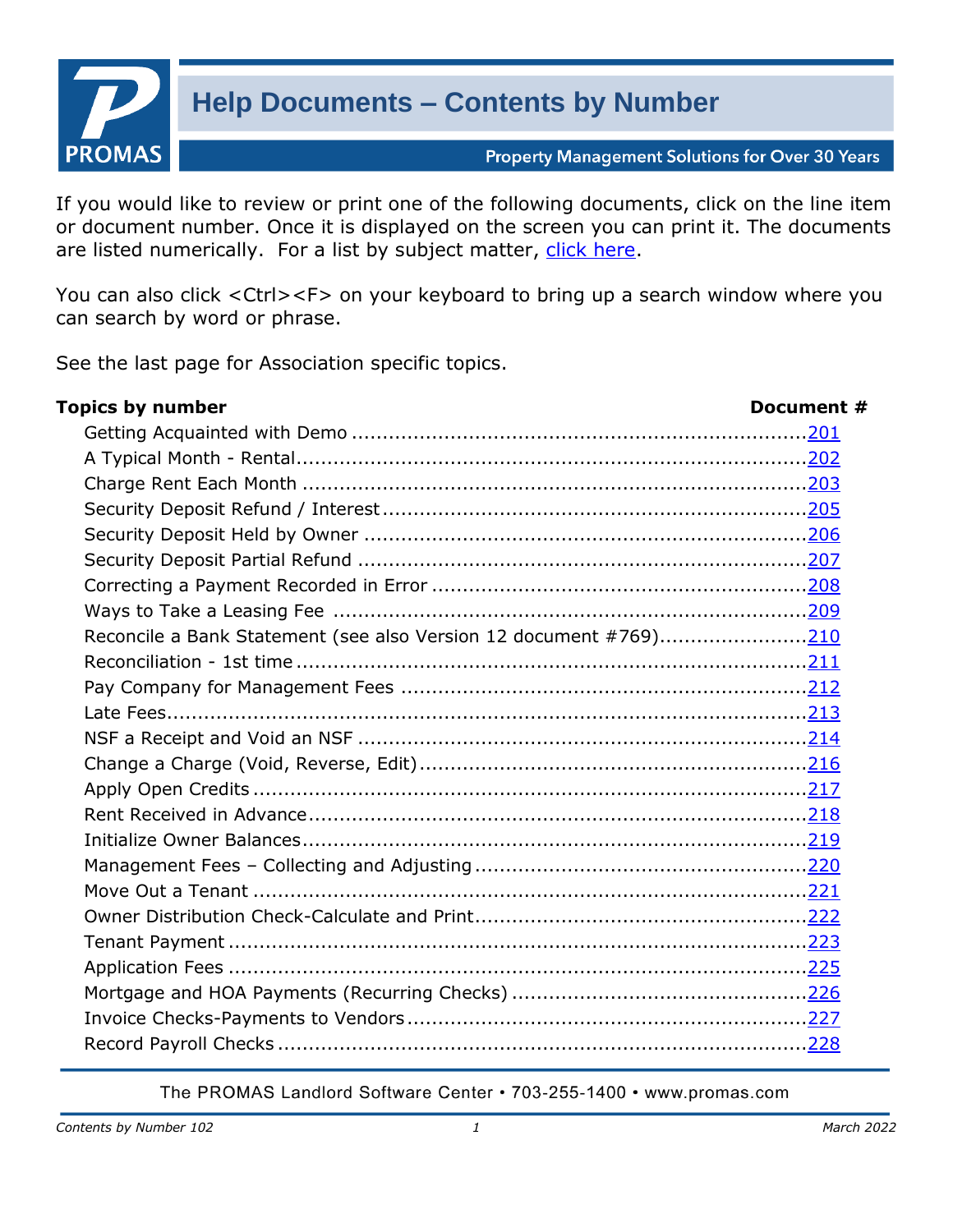# **Topics by number**

#### Document #

| Rent Credit for Tenant (Tenant Deducts from Rent Payment) 235 |
|---------------------------------------------------------------|
|                                                               |
|                                                               |
|                                                               |
|                                                               |
|                                                               |
|                                                               |
|                                                               |
|                                                               |
|                                                               |
|                                                               |
|                                                               |
|                                                               |
|                                                               |
|                                                               |
|                                                               |
|                                                               |
|                                                               |
|                                                               |
|                                                               |
|                                                               |
|                                                               |
|                                                               |
|                                                               |
|                                                               |
|                                                               |
|                                                               |
|                                                               |
|                                                               |
|                                                               |
|                                                               |
|                                                               |
|                                                               |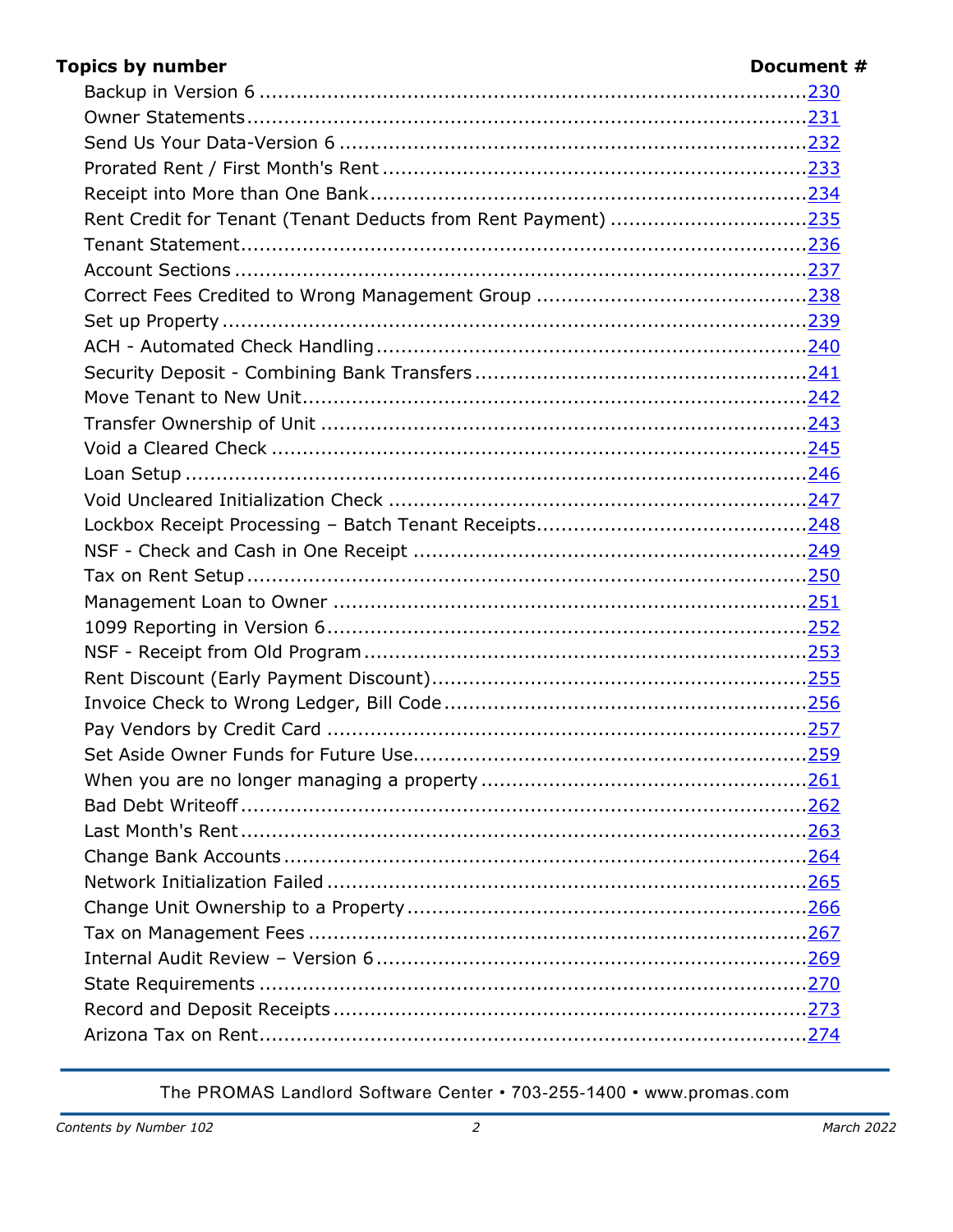# **Topics by number**

#### Document #

| Hero Portal-Statement Notification to Owner with no account375 |
|----------------------------------------------------------------|
|                                                                |
|                                                                |
|                                                                |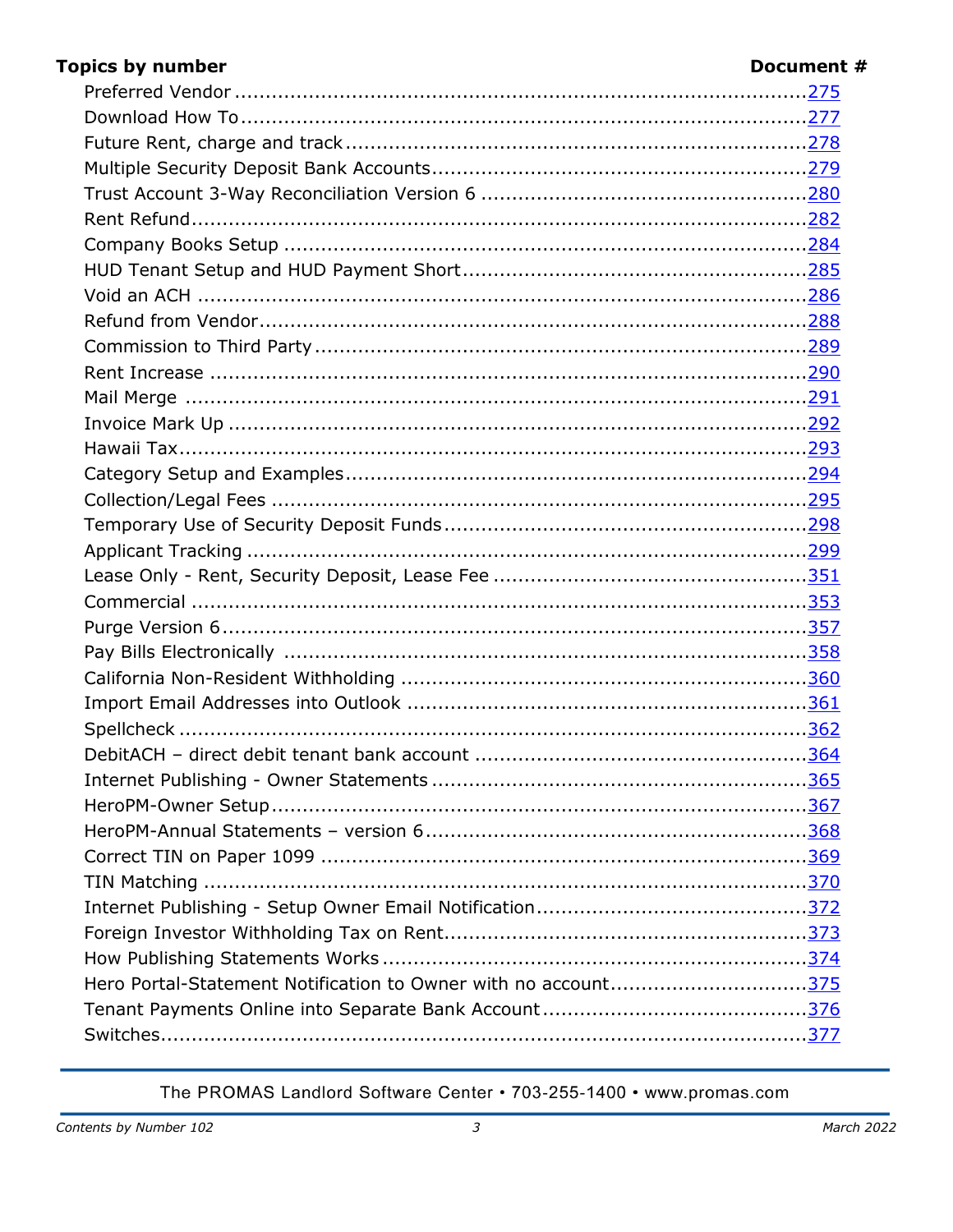# **Topics by number**

#### Document #

# **Version 12 by Number**

#### Document #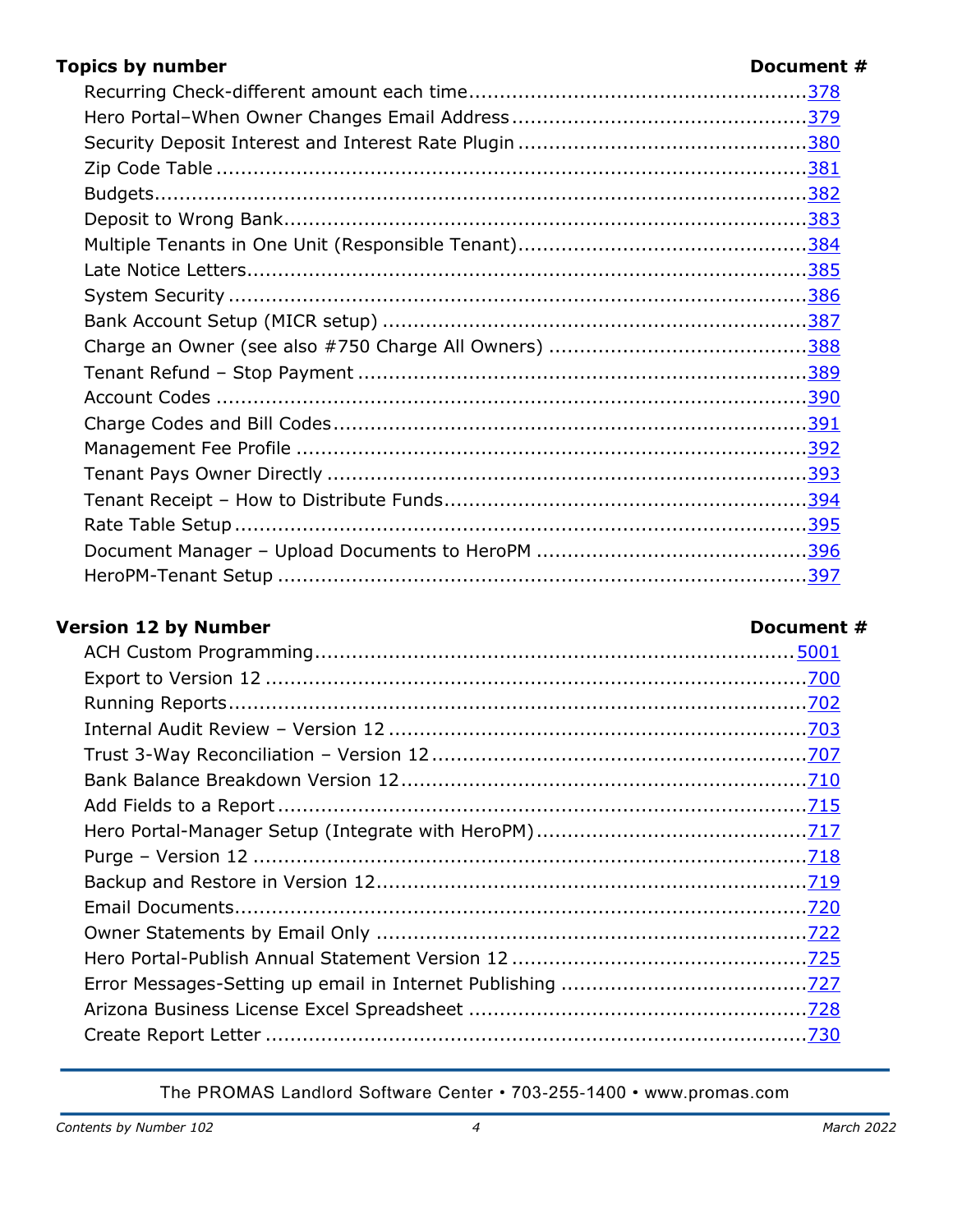# **Version 12 by Number**

#### Document #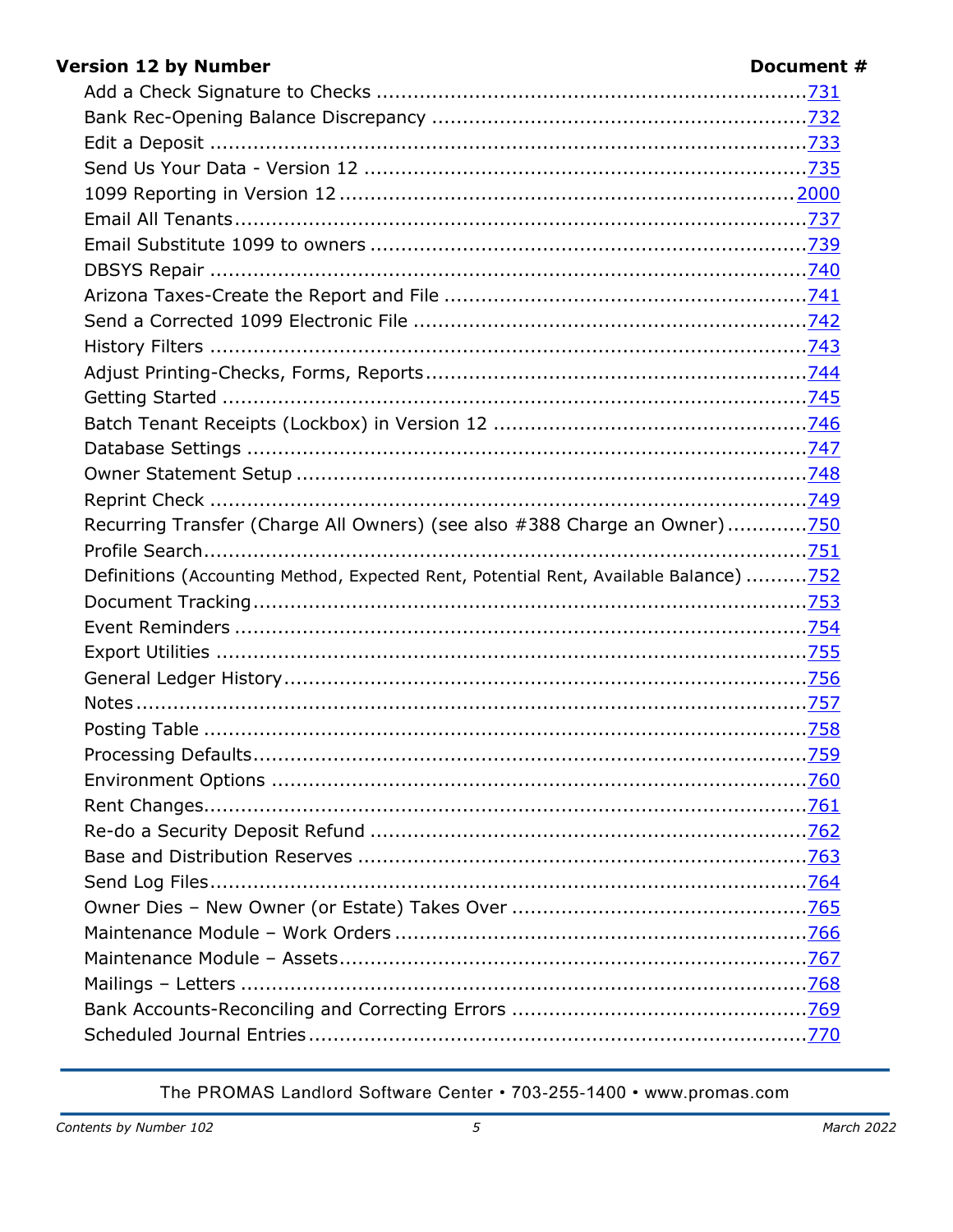### **Version 12 by Number Document #**

### **Cloud Topics by number Document #**

# **Partner Topics by Number**

# **Technical Documents**

| Installation Guide for Version 6 (Rental and Association) – Add computer 1601    |  |
|----------------------------------------------------------------------------------|--|
| Network Setup Guide for Version 6 (Rental and Association) - Initial Setup  1602 |  |
|                                                                                  |  |

### **Conversion Documents**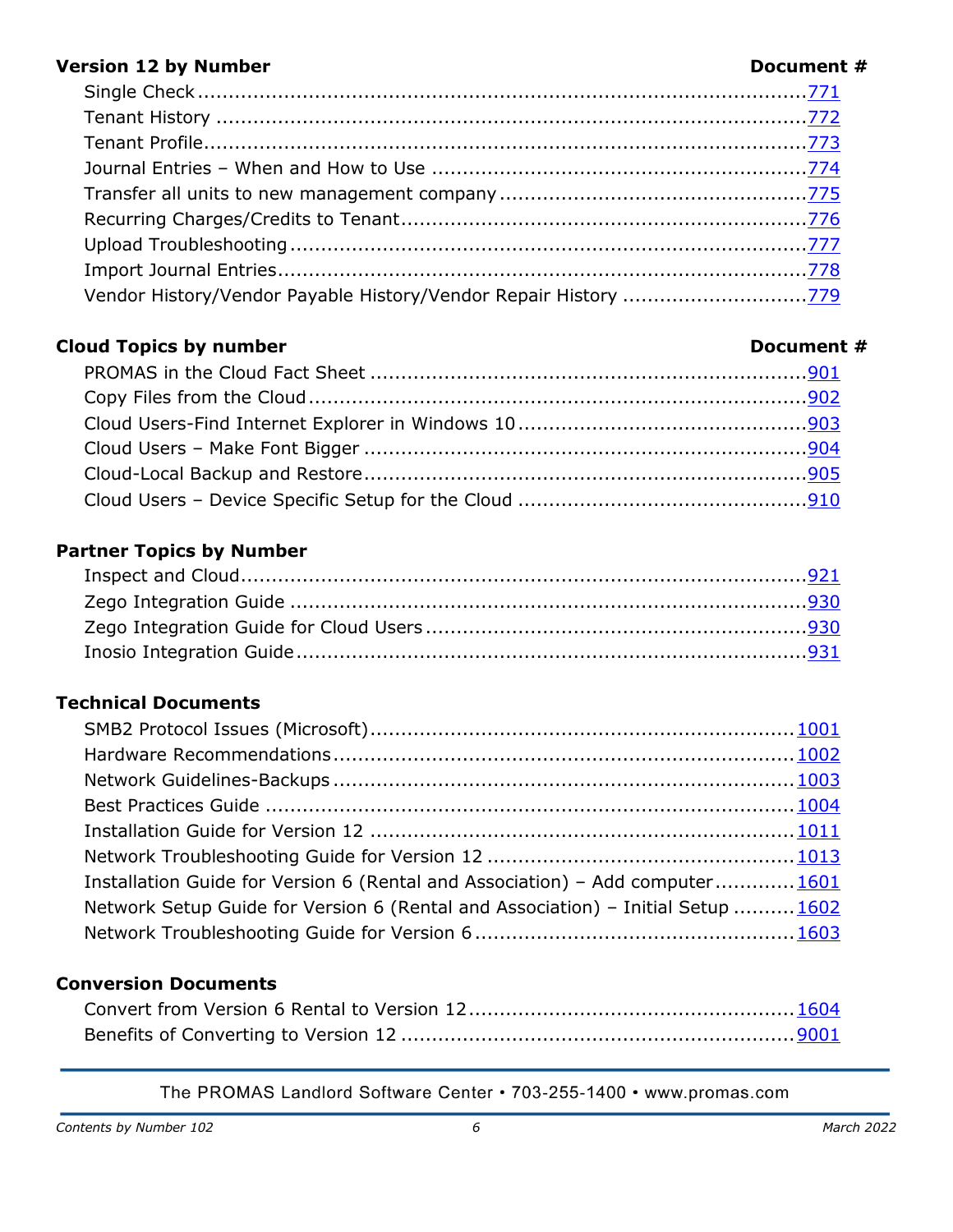# **Webinars**